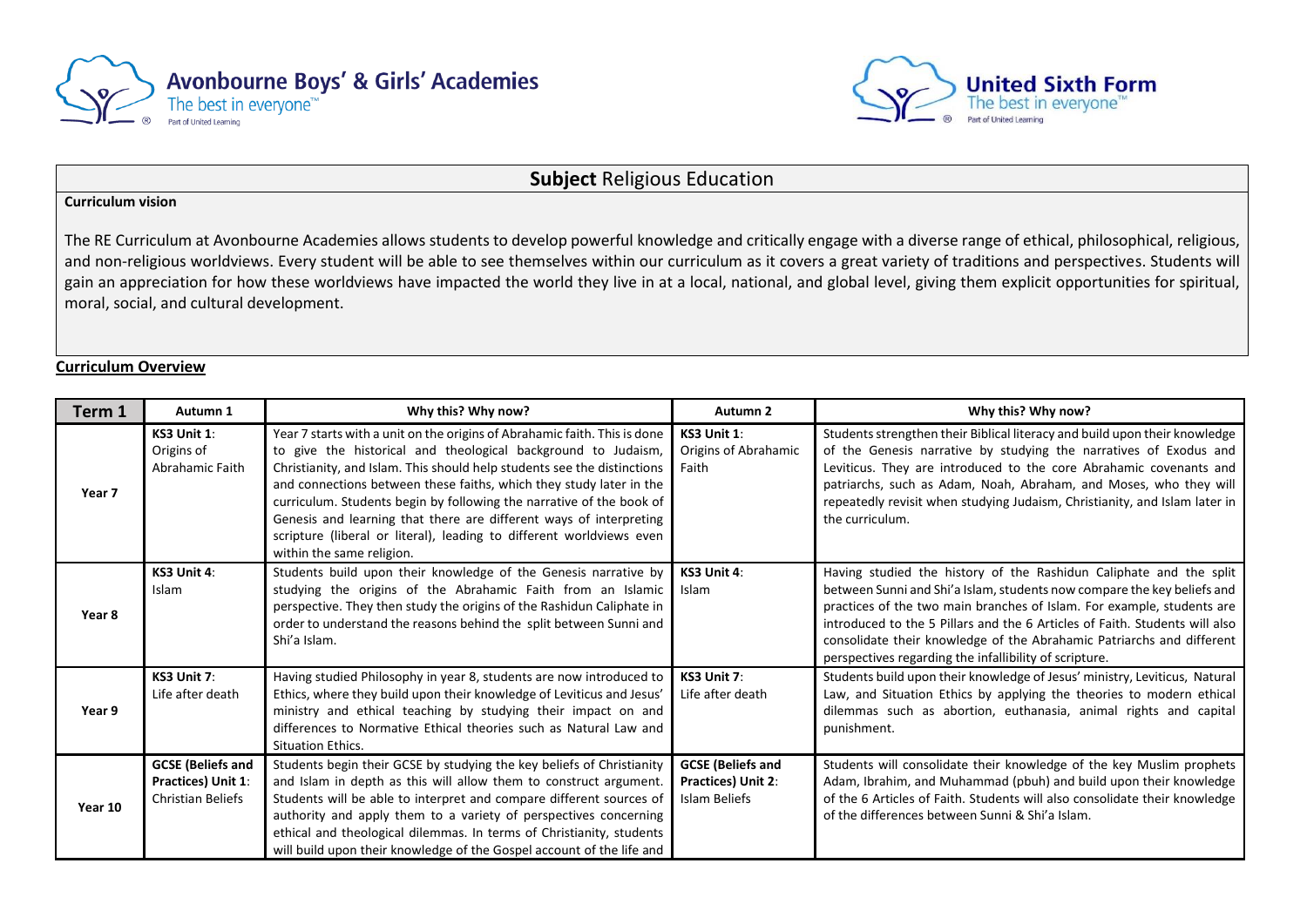

# Avonbourne Boys' & Girls' Academies<br>The best in everyone<sup>r\*</sup>



|         |                                                      | ministry of Jesus and consolidate their knowledge of the core<br>Christian beliefs resurrection, salvation, and original sin. Students will<br>also consolidate their knowledge of Liberal and Literal interpretations<br>of the Genesis and Gospel narratives.                                                                                                                                                                                                                                     |                                                            |                                                                                                                                                                                                                                                                                                                                                                                                                                                         |
|---------|------------------------------------------------------|-----------------------------------------------------------------------------------------------------------------------------------------------------------------------------------------------------------------------------------------------------------------------------------------------------------------------------------------------------------------------------------------------------------------------------------------------------------------------------------------------------|------------------------------------------------------------|---------------------------------------------------------------------------------------------------------------------------------------------------------------------------------------------------------------------------------------------------------------------------------------------------------------------------------------------------------------------------------------------------------------------------------------------------------|
| Year 11 | <b>GCSE (Themes)</b><br>Unit 3:<br>Religion and Life | Students build upon their knowledge of topics studied in Year 9 (life<br>after death), including abortion, euthanasia, animal rights and the<br>afterlife. Students will also consolidate their knowledge of Christian<br>and Muslim teachings and scientific theories about the origins of the<br>universe and human life, focusing on the different perspectives of<br>Liberal and Literal Christians.                                                                                            | <b>GCSE (Themes) Unit</b><br>4:<br>Crime and<br>Punishment | Students will consolidate their knowledge of capital punishment and<br>Christian and Muslim teachings about taking life, learnt in both religion<br>and life and peace and conflict. They will also apply key ethical theories<br>(e.g., Natural Law and Situation Ethics) to issues surrounding forgiveness,<br>justice, crime, and punishment.                                                                                                        |
| Year 12 | A Level Unit 1:<br>Philosophy of<br>Religion         | Students begin their A Levels by studying the Philosophy of Religion<br>module which builds upon and consolidates their knowledge of the<br>arguments for the existence of God, learnt at both key stage 3<br>(Philosophy) and GCSE (Existence of God and Revelation). Students<br>will also build upon their knowledge of the development of<br>Philosophy in Ancient Greece, revisiting topics such as Plato's Cave,<br>which were first introduced to them whilst studying Atheism in year<br>8. | A Level Unit 1:<br>Philosophy of Religion                  | Students take a chronological approach to learning about the foundation<br>and growing impact of the Philosophy of Religion, starting with Ancient<br>Greece and exploring its influence on medieval and modern Christian<br>theology. This approach builds upon and consolidates their knowledge of<br>the development of atheism and agnosticism, such as the Problem of Evil<br>and arguments against religious experience.                          |
| Year 13 | A Level Unit 4:<br>Philosophy of<br>Religion         | Students begin Year 13 by building upon their knowledge of<br>Philosophy of Religion by focusing on the attributes of God (e.g.,<br>omnipotence, omniscience, and benevolence), first introduced to<br>them in year 7. Students will also consolidate their knowledge of the<br>Problem of Evil by considering the role of Free Will in ethical decision<br>making.                                                                                                                                 | A Level Unit 4:<br>Philosophy of Religion                  | Students build upon their knowledge of the attributes of God by applying<br>them to discussions about whether we can reveal or understand the true<br>nature of God through using religious language. Concepts such as analogy<br>and symbolism, first introduced to them in Philosophy and Atheism in<br>Year 8, will be built upon to enable students to access concepts such as<br>language games and the verification and falsification principles. |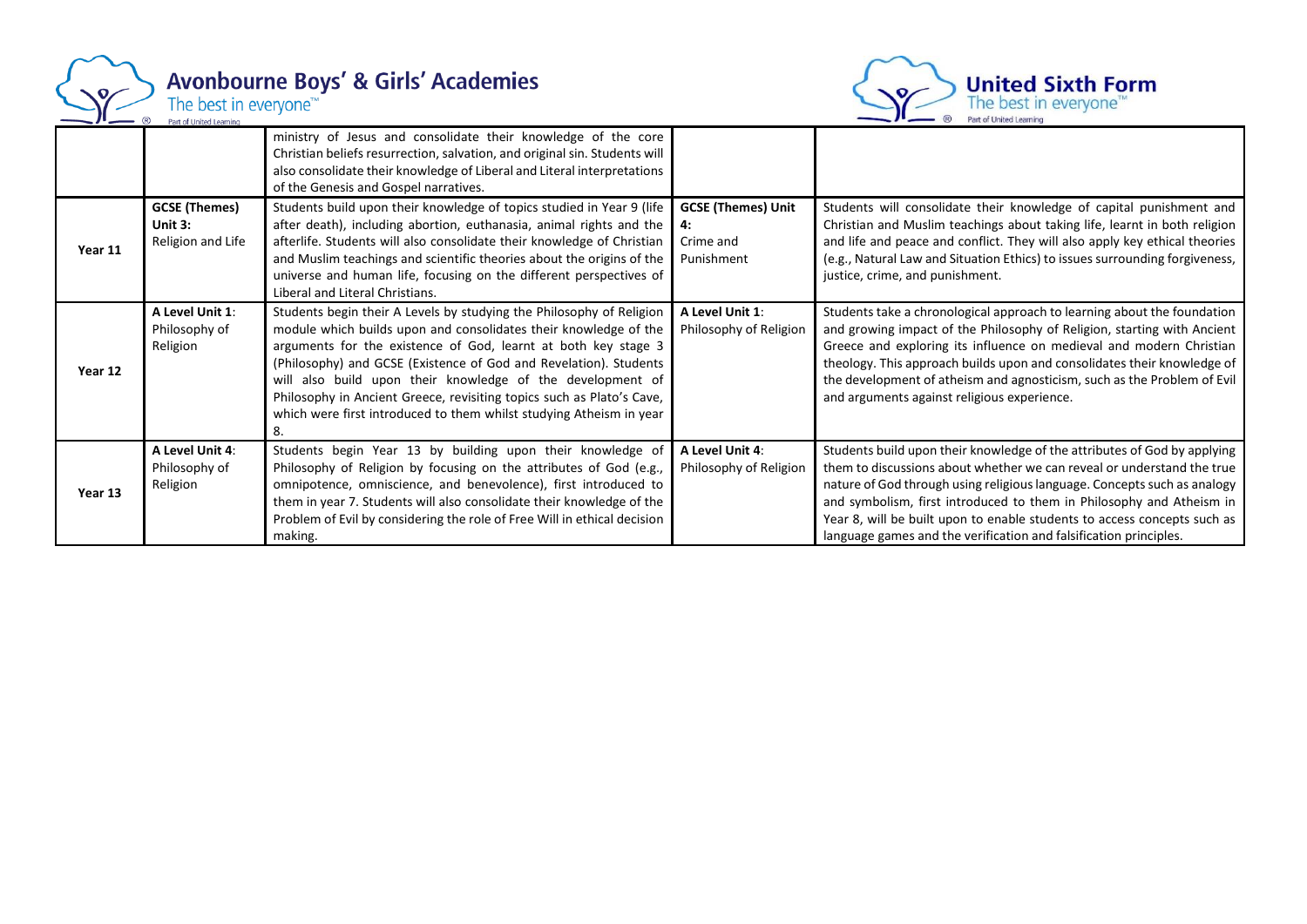



| Term <sub>2</sub> | Spring 1                                                                     | Why this? Why now?                                                                                                                                                                                                                                                                                                                                                                                                                                                                                          | Spring 2                                                                 | Why this? Why now?                                                                                                                                                                                                                                                                                                                                                                                                                                                                                                                                               |
|-------------------|------------------------------------------------------------------------------|-------------------------------------------------------------------------------------------------------------------------------------------------------------------------------------------------------------------------------------------------------------------------------------------------------------------------------------------------------------------------------------------------------------------------------------------------------------------------------------------------------------|--------------------------------------------------------------------------|------------------------------------------------------------------------------------------------------------------------------------------------------------------------------------------------------------------------------------------------------------------------------------------------------------------------------------------------------------------------------------------------------------------------------------------------------------------------------------------------------------------------------------------------------------------|
| Year 7            | KS3 Unit 2:<br>Judaism                                                       | Each religion is studied with a narrative in mind, to try to explain<br>what the religious tradition means to those who belong to it.<br>Students are taught the Abrahamic religions chronologically, in<br>narrative form, in order to fully explain the influence of Judaism on<br>both Christianity and Islam.                                                                                                                                                                                           | KS3 Unit 2:<br>Judaism                                                   | Students build upon their knowledge of the history of the Israelites by<br>continuing the historical narrative of Judaism. Students will study the<br>period between the building of the First Temple in Jerusalem to the<br>destruction of the Second Temple. Students will further build upon their<br>knowledge of the Jewish covenants and patriarchs by exploring influential<br>and enduringly popular Jewish festivals associated with the history of the<br>Israelites, such as Passover, Hanukkah, and Yom Kippur.                                      |
| Year 8            | KS3 Unit 5:<br>Philosophy of<br>Religion                                     | Students engage with the key arguments for and against the<br>existence of God and consider different Christian, Muslim, and non-<br>religious perspectives. The unit begins by unpacking key language,<br>such as 'The God of Classical Theism', Theism and Atheism which<br>they will repeatedly revisit throughout the entirety of the RE<br>curriculum. Through studying Philosophy, students will also be<br>introduced to skills of argumentation, higher order thinking and<br>philosophical debate. | KS3 Unit 5:<br>Philosophy of Religion                                    | Students build upon their knowledge of the nature of God by studying the<br>Design and First Cause arguments for God's existence. Students will then<br>consolidate their knowledge of these arguments by considering their<br>strengths and weaknesses, from both theological and non-religious<br>perspectives. Students will consolidate upon their knowledge of Original<br>Sin and the Problem of Evil by studying the arguments against God's<br>existence. This will allow them to build upon their skills of argumentation<br>and higher order thinking. |
| Year 9            | KS3 Unit 8:<br>Equality                                                      | Students build upon their knowledge of racism, sexism, disability, and LGBTQ+ rights learnt in PSHE and consolidate their understanding of the normative ethical theories<br>by applying them to these.                                                                                                                                                                                                                                                                                                     |                                                                          |                                                                                                                                                                                                                                                                                                                                                                                                                                                                                                                                                                  |
| Year 10           | <b>GCSE</b> (Beliefs and<br>Practices) Unit 3:<br><b>Christian Practices</b> | Students consolidate their knowledge of the sacraments and<br>Christian festivals and apply their knowledge of Jesus' ministry to<br>the missions of Christians in the world today. Students will also<br>build upon their knowledge of Muslim pilgrimages by applying the<br>concept to Christianity.                                                                                                                                                                                                      | <b>GCSE</b> (Beliefs and<br>Practices) Unit 4:<br><b>Islam Practices</b> | Students build upon their knowledge of the 5 Pillars and the Muslim<br>festivals Id-ul-Adha, Id-ul-Fitr and Ashura. Students will consolidate their<br>knowledge of the key similarities and differences between Sunni and Shi'a<br>Islam.                                                                                                                                                                                                                                                                                                                       |
| Year 11           | <b>GCSE (Themes)</b><br>Unit 5:<br>Relationships &<br>Families               | Students will consolidate their knowledge of topics concerning<br>relationships and families that they studied in PSHE by applying<br>their knowledge of Jesus' ministry and the key ethical theories.                                                                                                                                                                                                                                                                                                      | <b>GCSE (Themes) Unit</b><br>6:<br>Existence of God and<br>Revelation    | Students build upon their knowledge of the First Cause and Design<br>arguments for the existence of God first learnt at KS3. They consolidate<br>their knowledge of miracles and the problem of evil. This module acts as<br>a bridge between GCSE and A Level content.                                                                                                                                                                                                                                                                                          |
| Year 12           | A Level Unit 2:<br><b>Religious Ethics</b>                                   | Students build upon their knowledge of Normative Ethical theories<br>such as Situation Ethics and Natural Law, before being introduced<br>to Kantian Ethics and Utilitarianism.                                                                                                                                                                                                                                                                                                                             | A Level Unit 2:<br><b>Religious Ethics</b>                               | Having learnt the normative ethical theories in the previous half term,<br>students will consolidate their knowledge through studying Applied<br>Ethics, where they apply the Normative Ethical theories to topics such as<br>Euthanasia and Business Ethics.                                                                                                                                                                                                                                                                                                    |
| Year 13           | A Level Unit 5:<br>Religious Ethics                                          | Students will build upon their knowledge of the normative ethical<br>theories and consolidate their knowledge of applied ethics by<br>studying meta-ethics and sexual ethics. Meta-ethics consolidates<br>knowledge gained through the study of religious language and<br>sexual ethics builds upon the equality and relationships and families<br>modules studied in years 9 and 11.                                                                                                                       | A Level Unit 6:<br>Developments in<br>Christian thought                  | Students consolidate their knowledge of sexual ethics by applying what<br>they have learnt to gender in theology and society.                                                                                                                                                                                                                                                                                                                                                                                                                                    |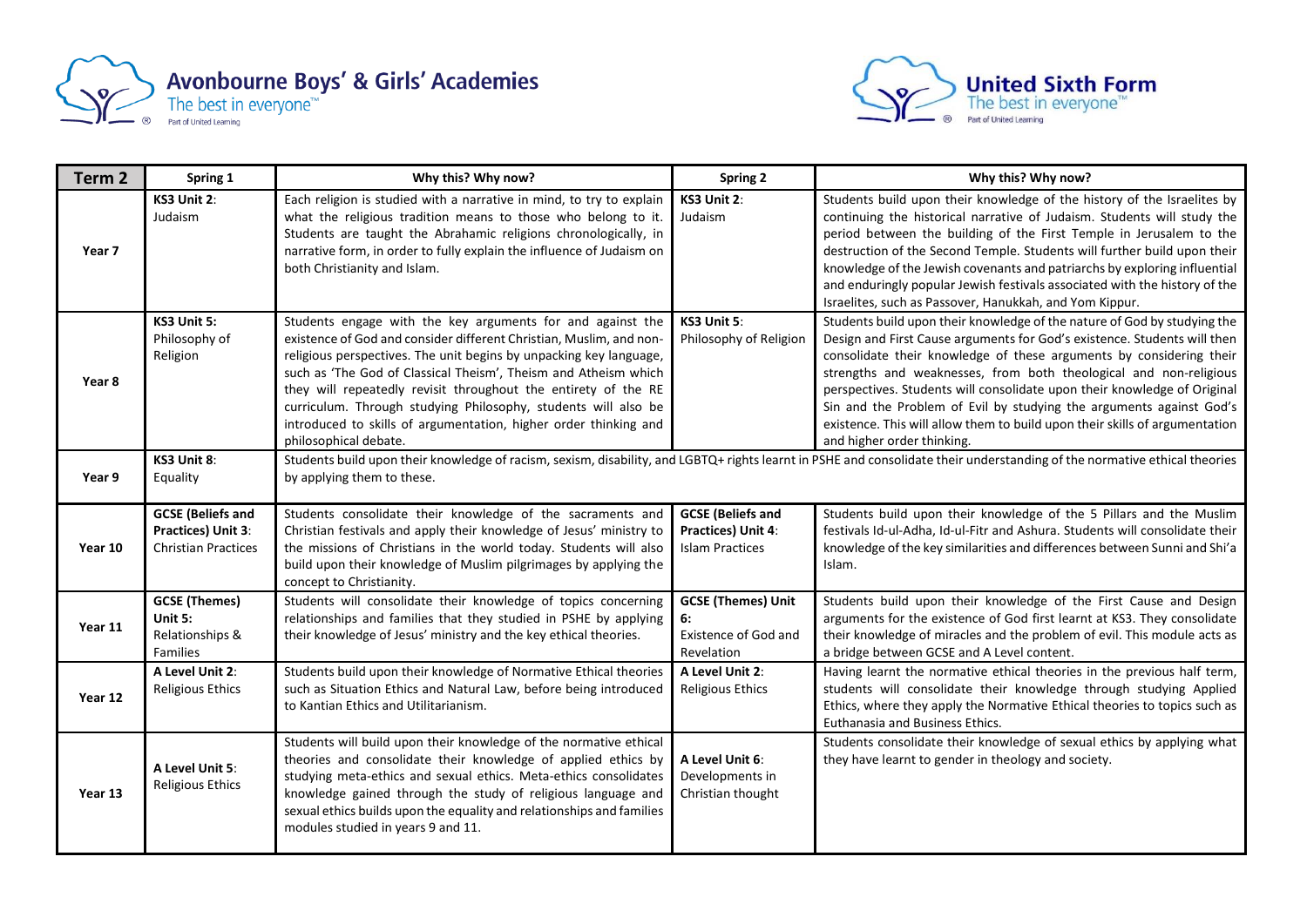



| Term <sub>3</sub> | Summer 1                                                 | Why this? Why now?                                                                                                                                                                                                                                                                                                                                                                   | Summer 2                                                      | Why this? Why now?                                                                                                                                                                                                                                                                                                                                                                                            |
|-------------------|----------------------------------------------------------|--------------------------------------------------------------------------------------------------------------------------------------------------------------------------------------------------------------------------------------------------------------------------------------------------------------------------------------------------------------------------------------|---------------------------------------------------------------|---------------------------------------------------------------------------------------------------------------------------------------------------------------------------------------------------------------------------------------------------------------------------------------------------------------------------------------------------------------------------------------------------------------|
| Year 7            | KS3 Unit 3:<br>Christianity                              | Students build upon their knowledge of Roman occupied Jerusalem<br>by studying the Gospel accounts of Jesus' life, death, resurrection<br>and ministry. Students will consolidate their knowledge of Jewish<br>ethics by comparing the Mitzvot to Jesus' ethics and his criticisms<br>of Orthodox and Pharisaic Judaism.                                                             | KS3 Unit 3:<br>Christianity                                   | Students consolidate their knowledge of the Gospel account of Jesus by<br>studying its impact on the development of Christianity. For example, students<br>will study the reasons behind the split between the Catholic and Protestant<br>Church and the impact of this split back then and on Christians today.                                                                                              |
| Year 8            | KS3 Unit 6:<br>Atheism                                   | Students build upon their knowledge of atheism by studying its<br>development in Ancient Greece and consolidate their knowledge of<br>the Protestant Reformation by exploring its impact on the growth<br>of atheism. Students will also consolidate their knowledge of the<br>arguments against God's existence.                                                                    | KS3 Unit 6:<br>Atheism                                        | Students build upon their knowledge of the development of atheism by<br>studying two contrasting twenty-first century approaches: Humanism and<br>Militant Atheism. Whilst studying Humanism, students will consolidate their<br>knowledge of Jesus' ministry and ethics. Whilst studying Militant Atheism,<br>students will consolidate their knowledge of the attributes of God and the<br>Problem of Evil. |
| Year 9            | KS3 Unit 9:<br><b>Buddhism</b>                           | Having learnt the western traditions of the Abrahamic Faiths,<br>students learn the Eastern Tradition of Buddhism to prove a<br>contrast to and counterpoint to the God of Classical Theism.<br>Students build upon their concept of atheism and agnosticism and<br>the problem of evil.                                                                                             | KS3 Unit 9:<br><b>Buddhism</b>                                | Students consolidate their knowledge of Jesus' ministry and ethics by<br>contrasting his teachings to those of the Buddha. Students will also consolidate<br>their knowledge of worship in Christianity by drawing a comparison to Buddhist<br>puja.                                                                                                                                                          |
| Year 10           | <b>GCSE (Themes)</b><br>Unit 1:<br>Peace and<br>Conflict | Having studied the key Christian and Muslim beliefs and practices,<br>students are now able to consolidate this knowledge by applying it<br>to a range of ethical issues. Students build upon their knowledge of<br>ethical theories (Situation Ethics, Natural Law) by applying them to<br>topic concerning peace and conflict such as Jihad, justice, and the<br>Sanctity of Life. | <b>GCSE (Themes) Unit</b><br>Human Rights &<br>Social Justice | Students consolidate their knowledge of topics such as racism, and disability<br>and LGBTQ+ rights first learnt in the year 9 module Equality. They will build<br>upon their knowledge of gender equality learnt in both PSHE and the GCSE<br>module Relationships and Families.                                                                                                                              |
| Year 11           | <b>Revision and</b><br>Consolidation                     | Students revisit core concepts and make new links between<br>themes, beliefs, and practices now that they have finished the<br>course.                                                                                                                                                                                                                                               |                                                               |                                                                                                                                                                                                                                                                                                                                                                                                               |
| Year 12           | A Level Unit 3:<br>Developments in<br>Christian thought  | Students build upon their knowledge of Christian Beliefs and<br>Practices, first introduced to them at GCSE. They consolidate their<br>knowledge of life after death and the ministry of Jesus, first studied<br>at KS3.                                                                                                                                                             | A Level Unit 3:<br>Developments in<br>Christian thought       | Students consolidate their knowledge of the ministry of Jesus by comparing his<br>mission to Dietrich Bonhoeffer and St Augustine. Students consolidate their<br>knowledge of revelation and original sin.                                                                                                                                                                                                    |
| Year 13           | A Level Unit 6:<br>Developments in<br>Christian thought  | Students will consolidate their knowledge of atheism and religious<br>freedom by studying religious pluralism.                                                                                                                                                                                                                                                                       | <b>Revision and</b><br>Consolidation                          | Students will revisit and consolidate their understanding and the core concepts<br>and make new links between themes, beliefs, and practices now that they have<br>finished the course.                                                                                                                                                                                                                       |